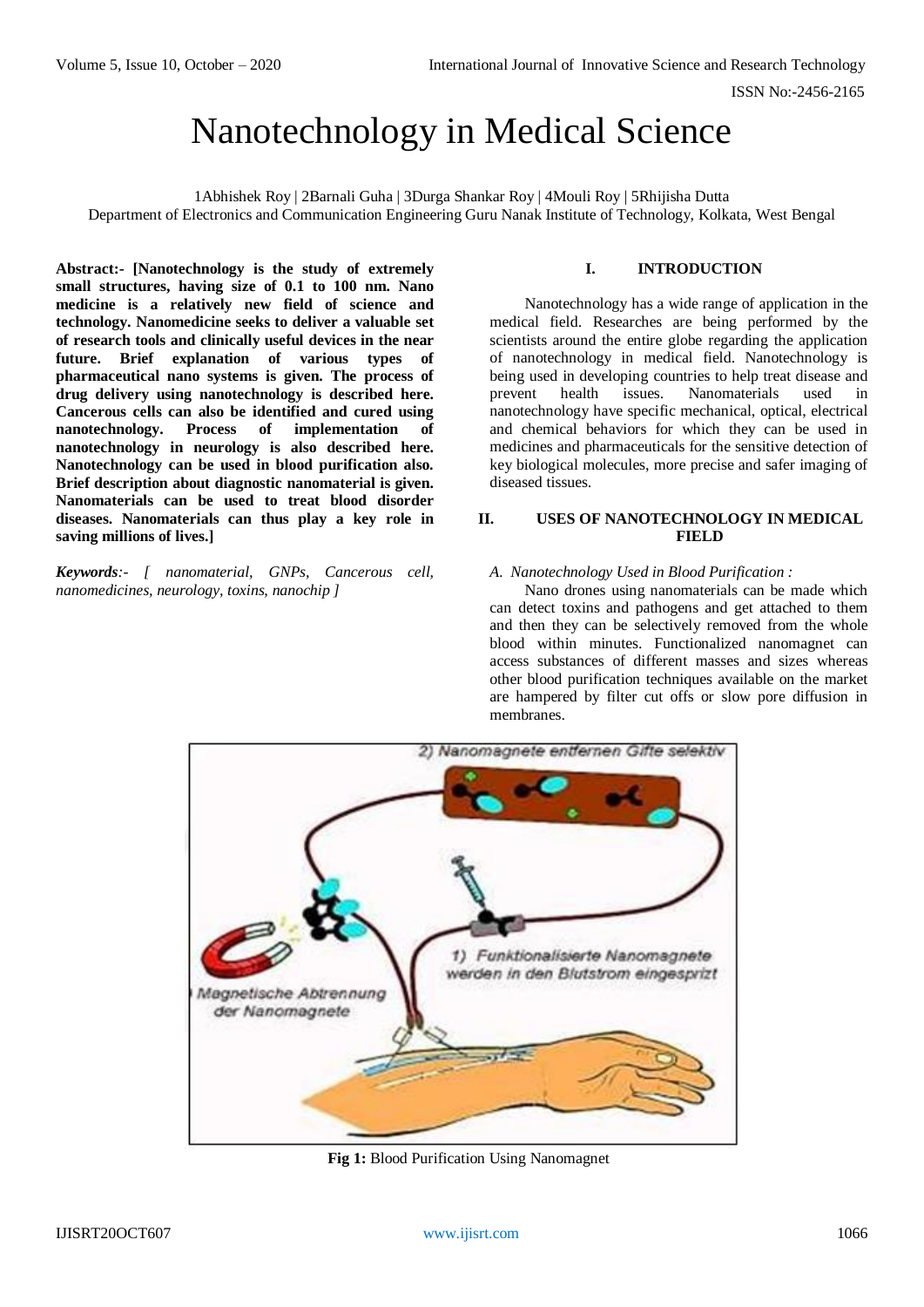### ISSN No:-2456-2165

### *B. Drug Delivery in Patients Using Nanotechnology :*

There are parts in our body which if affected due to some disease drugs cannot reach there through blood vessels (means through circulatory system) efficiently. Nanotechnology can play a key role here. With the help of Nano drones made with nanomaterials drugs can transported to that parts of the body for their recovery or treatment. This will also not harm the normal cells in the body which might otherwise have been affected if drug was passed through blood vessels. It also ensures controlled release of drugs at target organs. In nanomaterials (GNPs : Gold Nanoparticles, AuNPs : Silver Nanoparticles) the surface area is also large therefore it has greater affinity for drugs and will act on target parts/organs efficiency.



#### **Fig 2:** Anti-Cancer Drug Delivery

## *C. Cancer Treatment Using Nanotechnology :*

Nanotechnology can be used for curing cancerous cells as well as in the identification of cancerous cells. Nanotechnology can provide rapid and sensitive detection of cancer-related molecules, enabling scientists to detect molecular changes even when they occur only in a small percentage of cells and even when the molecular change is very small. Nano cells can also be implanted in a person body's affected part due to cancer where it will multiply very quickly resulting in regeneration of new cells .It is very effective in case of cancerous tissue where chemo therapy is not very effective. Nanoparticles are injected directly into the cancerous part.



**Fig 3:** GNPs Antibody Conjugation in Chemotherapy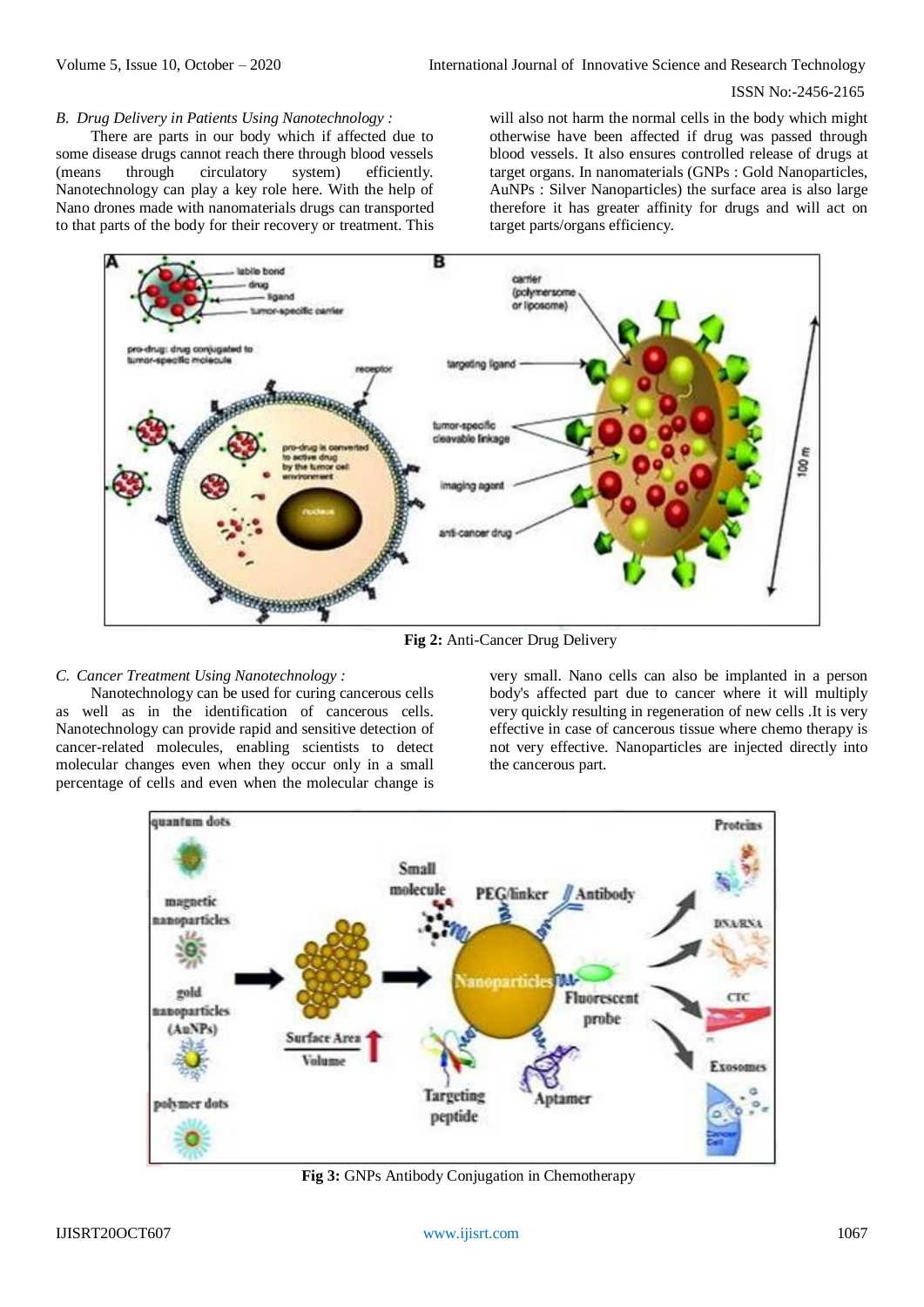#### ISSN No:-2456-2165

*D. Uses of Nanotechnology in Neurology to Study Human Nervous System :*

Nanotechnology can be used to cure the affected nerve cells. Nanotechnology is implemented in the study of human nervous system to study the abnormalities in the affected nerve cells, their characteristics, their deformities. Then nanomaterials can be used to cure those abnormal nerve cells. Nanomaterials contribute greatly to therapeutic strategies including drug delivery, neuroprotection, neural regeneration, neuroimaging and neurosurgery.



**Fig 4 :** Nano Brain Implantation using Graphene Chip

## *E. Uses of Nanotechnology to Treat Blood Disorder Diseases (BDDs) :*

Nanobots can be used to treat thalassemic or hemophilic patients. Specific Nanobots are designed which are analogous to RBCs are implanted into the patient's body which multiplies rapidly and hence regenerate RBCs and increases its count in the body thus expanding the life of the

patient. Bone marrow transplantation and stem cells therapy have been used to treat BDDs but cure rates are low due to unavailability of the right type of bone marrow and the likelihood of recurrence and infection. With the rapid development of Nanotechnology in the field of biomedicine, artificial blood or blood substitute has shown promising features for the emergency treatment of BDDs.



**Fig 5 :** BDDs Fighting Nanobots in blood vessels